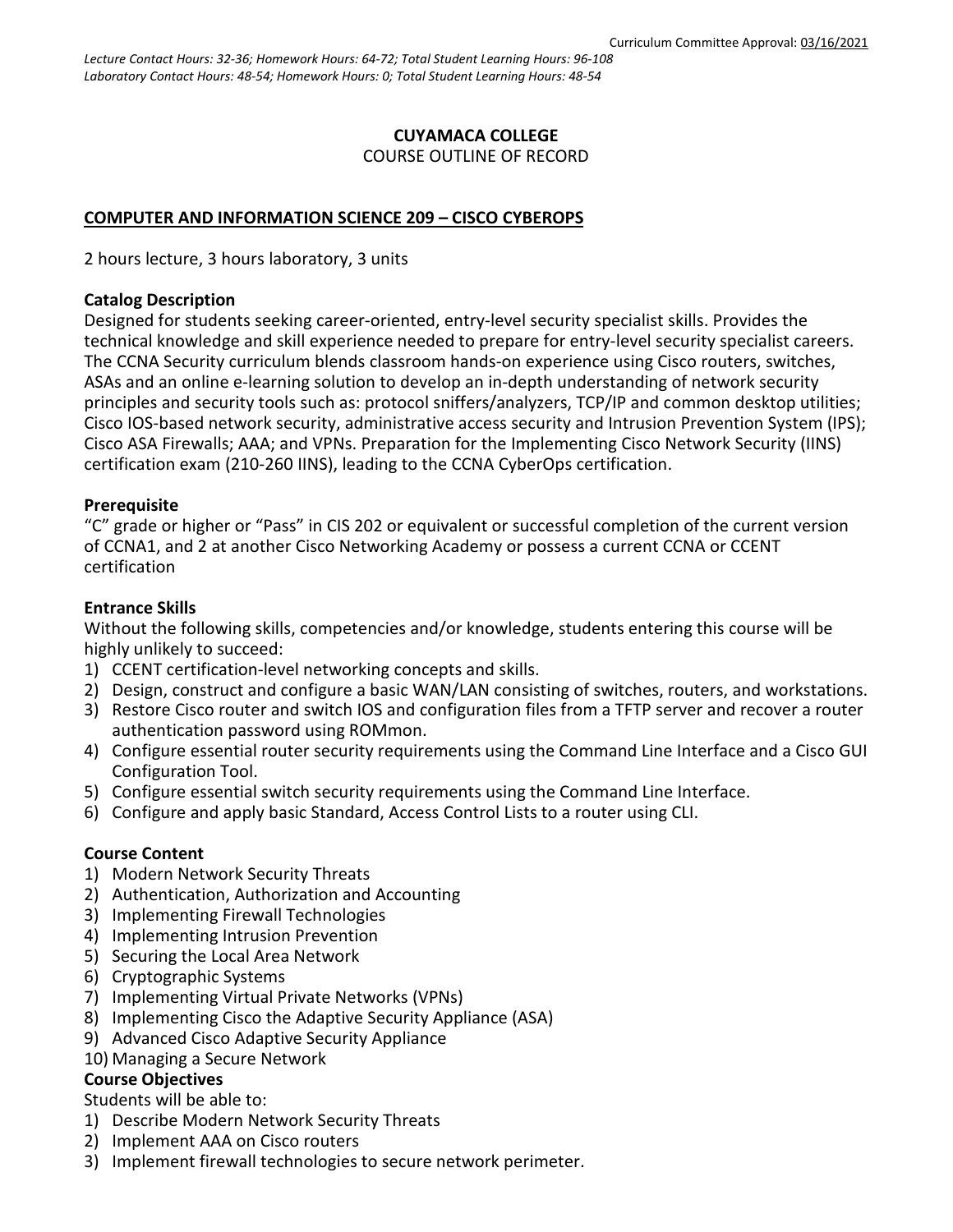- 5) Secure endpoints and mitigate common Layer 2 attacks.
- 6) Secure communications to ensure integrity, authenticity and confidentiality.
- 7) Implement secure Virtual Private Networks.
- 8) Implement an ASA firewall configuration using the CLI.
- 9) Implement an ASA firewall configuration and VPNs using ASDM

10) Test network security and create a technical security policy.

# **Method of Evaluation**

A grading system will be established by the instructor and implemented uniformly. Grades will be based on demonstrated proficiency in subject matter determined by multiple measurements for evaluation, one of which must be essay exams, skills demonstration or, where appropriate, the symbol system.

- 1) Written quizzes and exams that measure students' ability to describe Network Security technologies, functions and characteristics, and analyze a scenario and choose the alternatives and troubleshooting options.
- 2) Scenario-based lab activities that measure students' ability to configure security functions, troubleshoot/analyze imposed system problems, investigate potential alternatives, and implement corrective action to achieve a determined result.
- 3) Practical application-based examinations that measure students' ability to evaluate a scenariobased Router/Switch /ASA network topology; analyze the topology and determine security configuration requirements/problems; configure routers, switches and ASA using the Cisco IOS CLI and/or GUI-Based configuration tools to achieve the correct requirements of the scenario.

# **Special Materials Required of Student**

Electronic storage media

# **Minimum Instructional Facilities**

Computers with Internet browser, Internet connectivity, and software; network connection not connected to school academic resources; 19 inch equipment racks populated with cross-connect patch panels, Cisco Access routers, switches, and ASAs, access servers; interconnecting CAT 5E and serial cabling; whiteboards; teacher desk and chair; student desks and chairs; lab desks with computers not connected to the school academic network resources; overhead computer projection system and projection screen, printer; computer server; storage cabinets.

# **Method of Instruction**

- 1) Lecture and demonstration
- 2) Hands-on practice using the laboratory routers, switches, patch panels, access servers, computers, and virtualized PCs

# **Out-of-Class Assignments**

May include the following:

- 1) Reading assignments
- 2) Technical skill labs using NetLabs
- 3) Technical skill labs using laboratory routers, switches, patch panels, access servers, computers, and virtualized PCs
- 4) Tests and quizzes

# **Texts and References**

- 1) Required (representative example):
	- a. No Textbook Required
- 2) Course content is provided online at www.netacad.com Supplemental (reference texts):